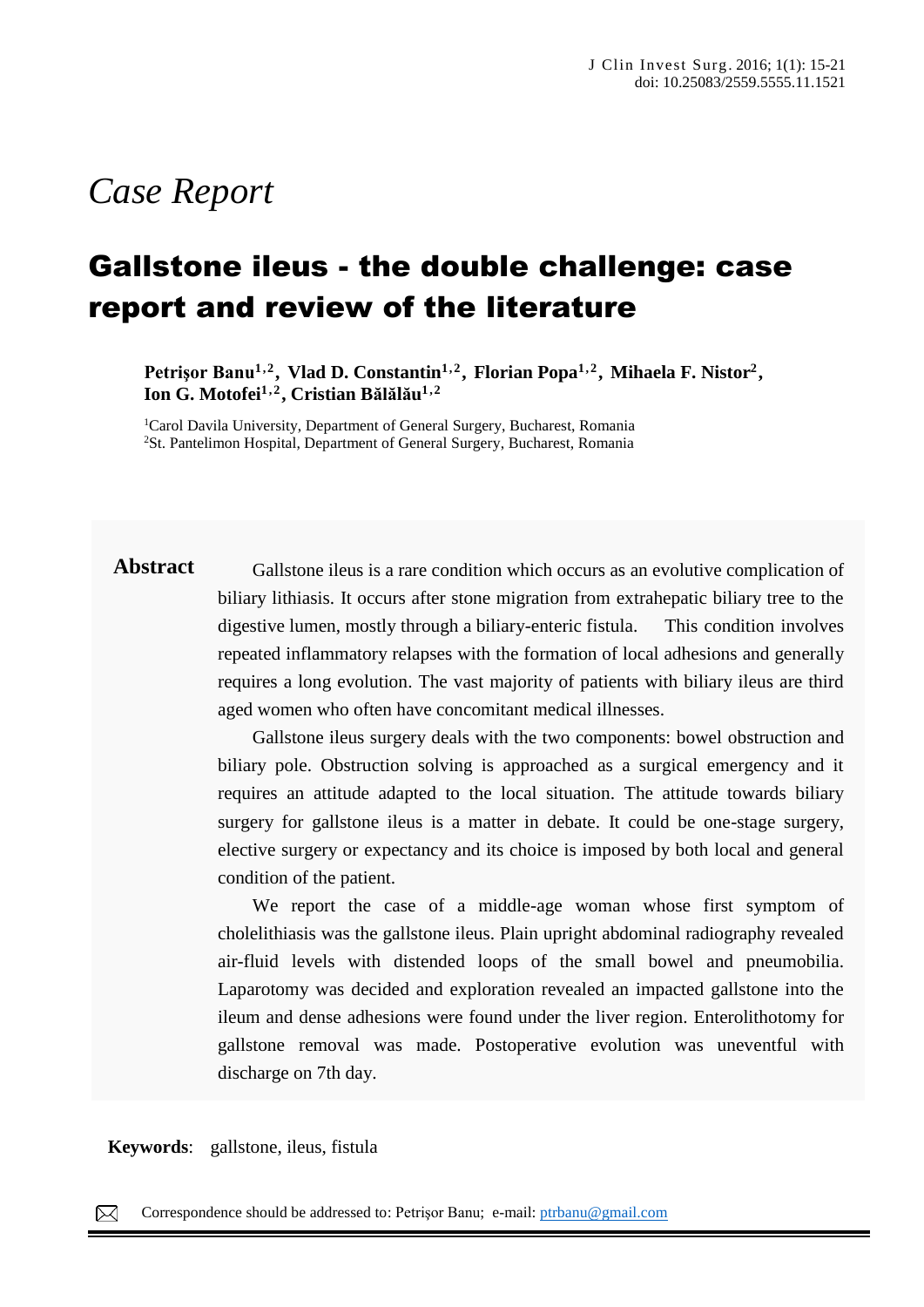# **Introduction**

Gallstone ileus is a rare cause of obstruction which occurs as an evolutive complication of biliary lithiasis. Mostly, its pathogenesis requires a long evolution and development of a biliodigestive fistula with consecutive migration of the gallstones into the digestive lumen.

The pathological biliodigestive connexion occurs after repeated inflammatory relapses with formation in a first stage of adhesions between the gallbladder and adjacent organs then followed by fistula formation.

Most commonly, the gallbladder partner in these fistulas is the duodenum but communications are possible with the stomach, the small intestine or the colon. In rare cases the biliary pole is represented by the choledocus. There are reported cases of developing biliary ileus after ERCP or passing spontaneously through the ampulla of Vater (1, 2).

Small stones can pass through the gut without symptoms and can be eliminated with faeces. It is considered that the stones must have a diameter greater than 2.5 cm in order to obstruct the intestinal lumen, although exceptions are possible in a way and in the other (3, 4).

Gallstones can block the intestinal lumen at various levels. The impaction of gallstones into the duodenum defines a particular form of high occlusion described as Bouveret syndrome (5). Stones stop usually in the terminal ileum due to the smaller diameter, rarely in jejunum or in colon (6, 7).

Pathogenesis and clinical expression give particular aspects to the biliary ileus and at the same time the surgical attitude is eclectic. Surgical procedure is imposed by the specific situations in order to resolve obstruction while the attitude towards the biliary pole is still an object of debate.

# **Case Report**

A 52-year-old obese female (BMI 39,79 kg/m2) with no significant past medical history was admitted for cramp abdominal pain, nausea and vomiting.

These symptoms had an abrupt onset three days before admission having intermittent reliefs but accentuated in the day of presentation.

Physical examination revealed a moderately distended abdomen with tympanic sounds on percussion. Digital rectal examination was normal. A nasogastric tube was placed for decompression.



**Figure 1.** Pneumobilia and air-fluid levels

Plain upright abdominal radiography revealed airfluid levels with distended loops of the small bowel and pneumobilia (Figure 1).



**Figure 2.** Ultrasonography - distended bowel loops.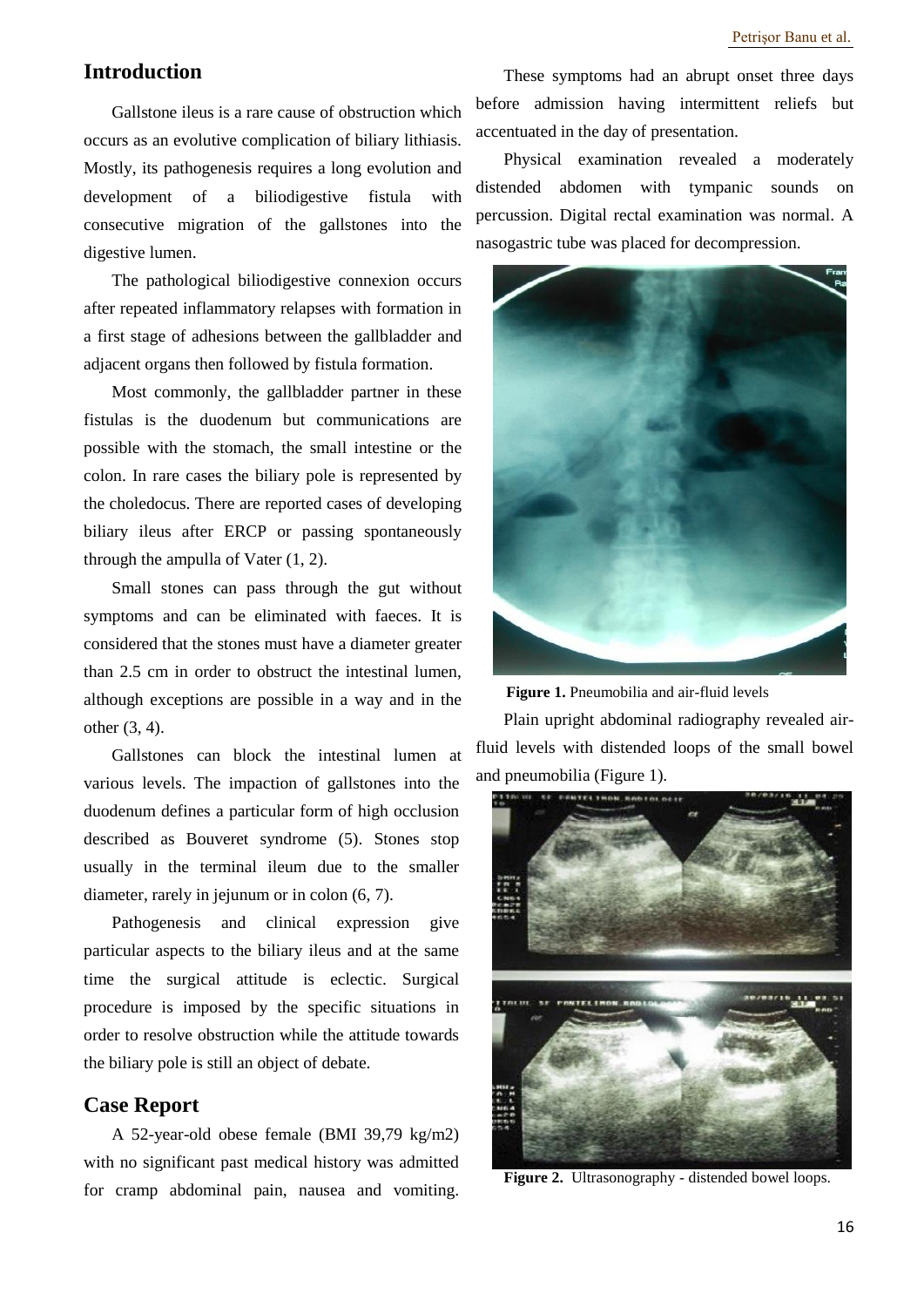Findings on ultrasonography were fluid-filled distended bowel loops. The gallbladder and bile ducts could not be assessed (Figure 2).

Laboratory evaluation revealed slightly elevated level for urea - 58,26 mg/dl and leucocytosis: 11.691/mm3. Celiotomy was decided for bowel obstruction. Operative exploration revealed distended small bowel loops up to the terminal ileum where an impacted gallstone was found (Figure 3).



**Figure 3.** Impacted gallstone into the terminal ileum

Dense adhesions were found under the liver region not allowing the identification of local anatomical structures. It was decided to limit surgery to enterolithotomy. A gallstone of 2,5/5 cm was extracted after upstream mobilization (Fig 4). Enterotomy was closed in two layers using continuous suture. Postoperative evolution was uneventful with discharge on 7th day.



**Figure 4.** Gallstone extracted

### **Discussion**

The incidence of gallstone ileus is closely linked to the geographical incidence of cholelithiasis. Biliodigestive fistula forming as a mandatory stage for migration of the gallstones requires a long evolution.

The vast majority of patients with biliary ileus are women with an average age of 68-70 who often have concomitant medical illnesses (8). Gallstone ileus is rare representing less than 0.5 percent among the mechanical causes of obstructions for the small bowel and only 0,095% considering all mechanical bowel obstructions (9).

The symptomatology is dominated by nausea, vomiting and abdominal distension which may have partial and temporary remissions depending on the possibility to the gallstone to be disimpacted and the bowel spasm to be diminished. Peristalsis propels the gallstone producing a new episode of impaction.

In these conditions clinical expression can have sometimes an atypical character leading to delay in diagnosis and treatment. Ileus can occur after an episode of acute cholecystitis that, apparently paradoxical, may improve spontaneously once the biliodigestive fistula is constituted.

There are cases in which intestinal obstruction is the first manifestation of an asymptomatic cholelithiasis (3). Abdominal imaging is needed to support the diagnosis of occlusion and to find its cause. The plain upright abdominal radiography displays air-fluid levels that are characteristic of intestinal obstruction.

Regarding the etiology of occlusion, in plain radiography biliodigestive fistula can exhibit pneumobilia, but the presence of stones into the bowel lumen is often overlooked because these are frequently radiolucent and less than 15% of gallstones are visible on the plain abdominal film (10).

On a plain radiography, findings of intestinal obstruction associating pneumobilia and ectopic radio opaque gallstone define the Rigler triad which is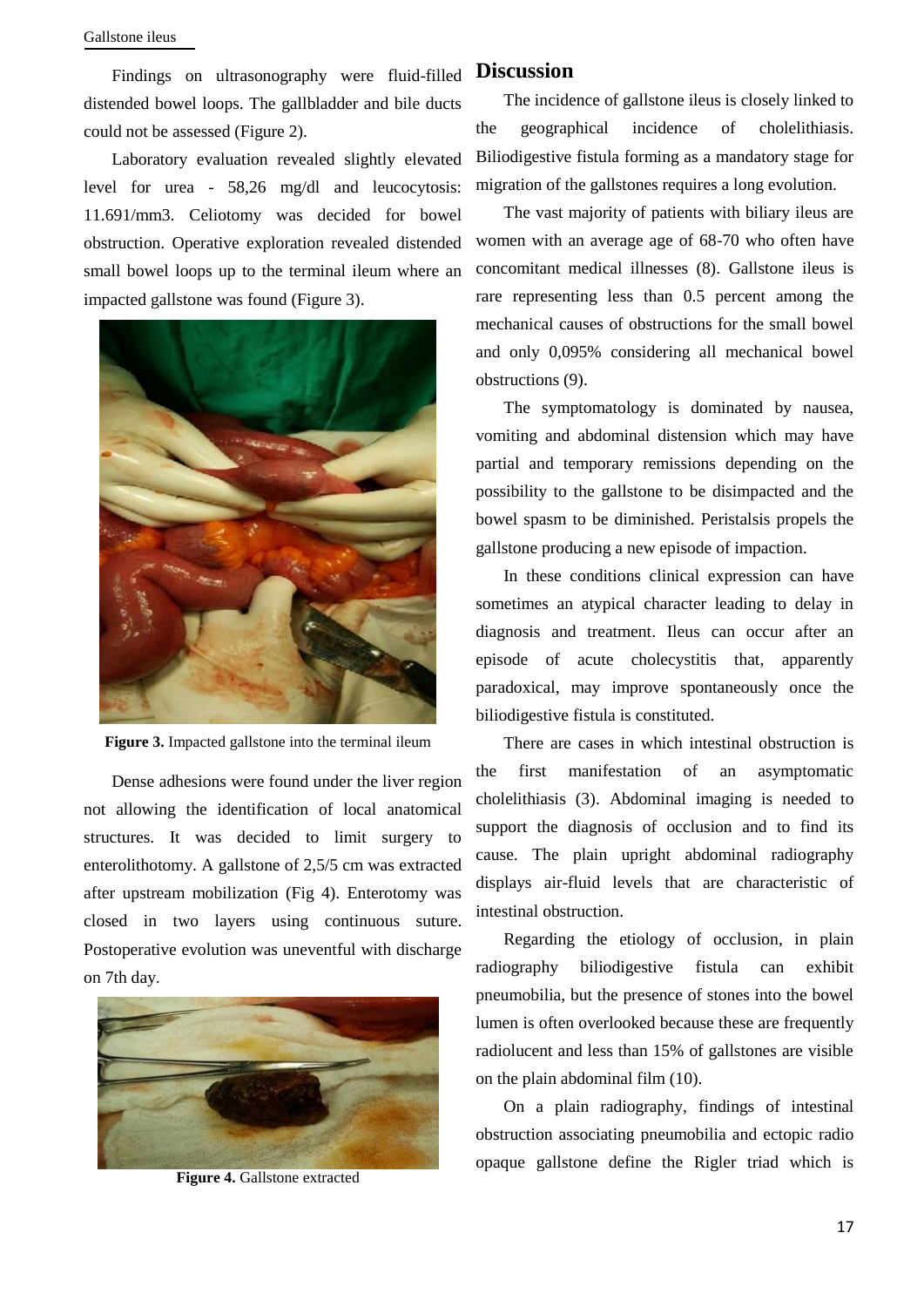highly suggestive of gallstone ileus but described in a limited number of cases (11).

Abdominal ultrasound has important limitations in exploring a patient with occlusion because of massive air distension. Besides the distended fluid-filled bowel loops, a thorough examination can identify the presence of gallstones inside the intestinal lumen (12).

In these circumstances ultrasound has also limitations in exploring the gallbladder. Although ultrasound is indicated in principle to evaluate the residual cholelithiasis, the scleroatrophic chronic cholecystitis, often found in biliodigestive fistulas, intestinal gas and subhepatic adhesions ultrasound exploring to be often inconclusive.

Abdominal computed tomography provides the best diagnostic information for gallstone ileus so it is the imaging modality of choice. It proves to be superior to ultrasound and radiography to identify the Rigler's triad features: pneumobilia, intestinal obstruction and obstructing gallstones (13, 14).

The therapeutic attitude in gallstone ileus is an eclectic one and needs to be adjusted depending on various factors: diagnostic accuracy, logistics availabilities, the patient's condition and comorbidities and intraoperative findings.

Each of the two components of the gallstone ileus – the bowel obstruction and the biliary component – requires an adapted attitude hence the variety of therapeutic possibilities but also the sources of debate. The poor state of the patient makes in certain circumstances that a surgical treatment cannot be tolerate.

There have been reports of spontaneous evacuation of voluminous stones which caused a transient ileus but these situations require an accurate etiological diagnosis and surgical vigilance (15).

Endoscopy as a method of gallstone removal can be used when the site of impaction is accessible such as colon or in Bouveret syndrome. In order to achieve mechanical stone fragmentation, laser electrohydraulic lithotripsy can be used (16-18).

When the place of stone impaction is situated more distally the double-balloon endoscopy can be an option (19). Extracorporeal shock wave lithotripsy (ESWL) for stone fragmentation in gallstone ileus is rarely used because of its highly costs (20).

Gallstone removal is typically achieved with an enterolithotomy via a laparotomy. The site of stone impaction might expose some ischemic changes which can compromise the closure of the enterotomy. That's why it is preferable to do the enterotomy proximally and the stone mobilised upstream and removed.

Downstream mobilisation of the gallstone implies make risks of mucosal or serosal injuries and it is not recommended (8). Bowel resection is imposed when the stone cannot be dislodged or the intestinal wall exposes irreversible lesions.

> Although laparoscopy has limitations in a situation of a gallstone ileus and conversion to laparotomy is frequent, experienced surgeons can perform enterolithotomy or disimpaction of the gallstone and address to biliary pole at the same time (21-23).

> In order to resolve bowel obstruction, the surgical procedure must be adapted to local and general conditions. Thus ileo-transverso-anastomosis, gastrotomy, duodenotomy, Hartmann resection, subtotal colectomy, colostomy or resection with ileoascendento-anastomosis are described as solutions to solve the obstruction (24-26).

> In some cases, atypical but less risky procedures are necessary. It is cited a case of stone mobilization from sigmoid and its retrieval via cecum through a modified appendectomy (27).

> The attitude towards biliary component of gallstone ileus is still a matter in debate.

> The conservative attitude toward biliodigestive fistula is justified by the observation that it may close spontaneously if the cystic duct is patent and there is no residual cholelithiasis (28).

On the other hand, a persistent fistula carries risks of recurrent gallstone ileus, cholecystitis and cholangitis. Fistula closure in a one-stage procedure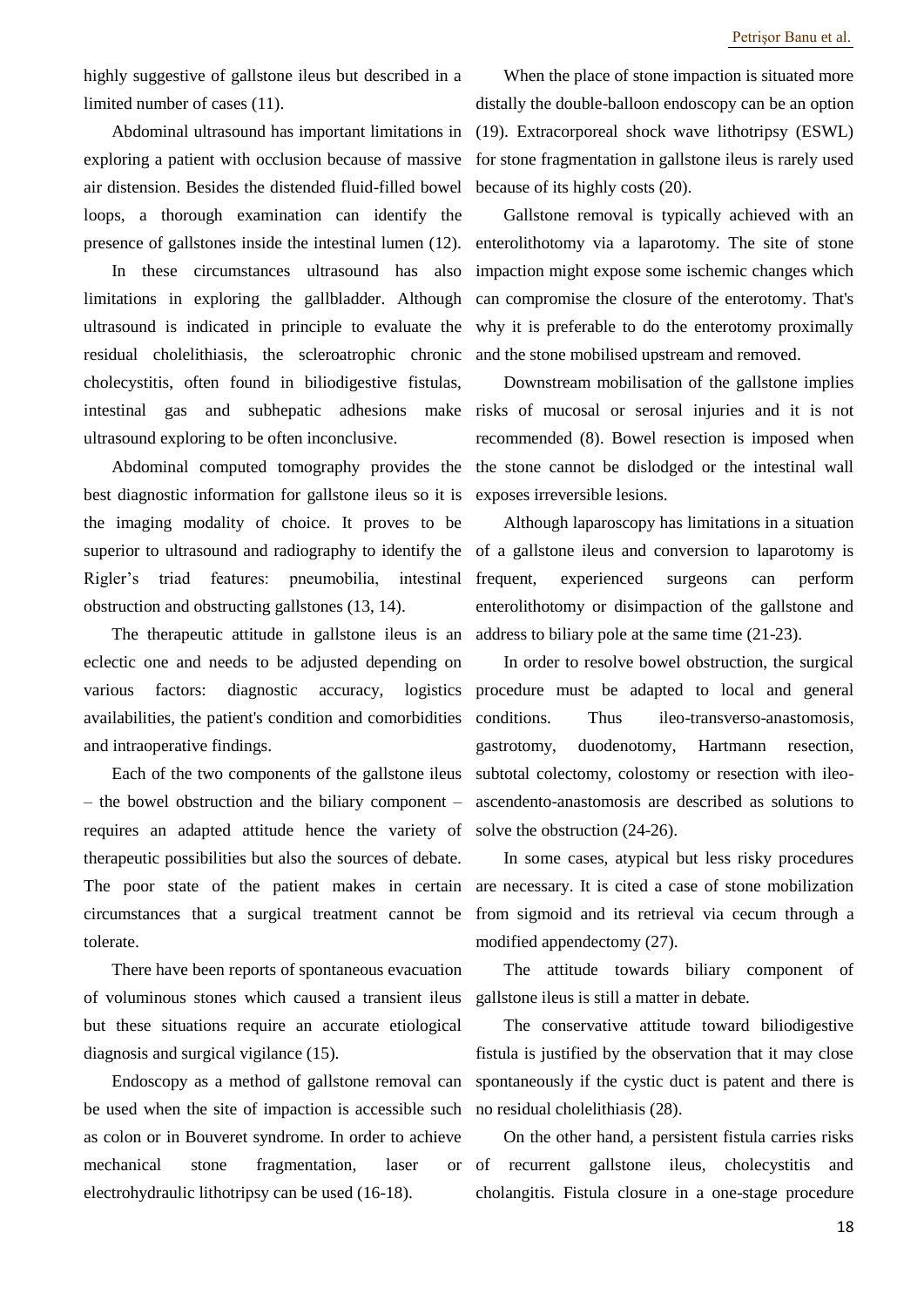#### Gallstone ileus

can be performed in selected cases – low-risk patients ASA score I or II, with no dense adhesion or severe inflammation (29-31).

Elective biliary surgery is preferable due to a lower mortality and morbidity. In high-risk patients - ASA score III and IV - cholecystectomy and fistula closure are imposed by cholelithiasis or recurrent gallstone ileus but in the absence of recurrence of symptoms these patients can be managed expectantly.

# **Conclusions**

Gallstone ileus is a rare cause of obstruction especially in middle-aged patients. The etiology of the obstruction is revealed preoperatively in a limited number of cases. Abdominal CT is the investigation of choice for diagnosis of gallstone ileus.

The surgical attitude is an eclectic one and adapted to local and general conditions of each patient. In order to resolve obstruction which represents an emergency a broad spectrum of surgical and non-surgical solutions can be carried out.

Biliary surgery in gallstone ileus is still a matter in  $\bar{z}$ . debate. Cholecystectomy and fistula closure can be performed at the same time with the procedure for obstruction but it is prudent to be done in selected patients with no dense adhesion or severe inflammation. Lower morbidity and mortality occur in 8. elective biliary surgery. Expectancy may be an option for high-risk patients.

# **References**

- 1. Deitz DM, Standage BA, Pinson CW, McConnell DB, Krippaehne WW. Improving the outcome in gallstone ileus. *Am J Surg.* 1986; 151: 572–576. PMID: 3706633 [https://doi.org/10.1016/0002-](https://doi.org/10.1016/0002-9610(86)90550-7) [9610\(86\)90550-7](https://doi.org/10.1016/0002-9610(86)90550-7)
- associated with impaction at Meckel's diverticulum: Case report and literature review. *World J Gastrointest Surg*. 2016; 8(11): 755-760. PMID: 27933137

https://doi.org/[10.4240/wjgs.v8.i11.755](https://doi.org/10.4240/wjgs.v8.i11.755)

- 3. Dumonceau JM, Devière J. Novel treatment options for Bouveret's syndrome: a comprehensive review of 61 cases of successful endoscopic treatment. *Expert Rev Gastroenterol Hepatol*. 2016; 10(11): 1245-1255. PMID: 27677937 <https://doi.org/10.1080/17474124.2016.1241142>
- 4. De Giorgi A, Caranti A, Moro F, Parisi C, Molino C, Fabbian F, Manfredini R. Spontaneous Resolution of Gallstone Ileus with Giant Stone: A Case Report and Literature Review. *J Am Geriatr Soc*. 2015; 63(9): 1964-5. PMID: 26389997 <https://doi.org/10.1111/jgs.13635>
- 5. Calvo Espino P, García Pavía A, Artés Caselles M, Sánchez Turrión V - Bouveret syndrome: variant of gallstone ileus. *Cir Esp*. 2014; 92(1): e3. PMID: 24309166

<https://doi.org/10.1016/j.ciresp.2013.02.007>

- 6. Sahsamanis G, Maltezos K, Dimas P, Tassos A, Mouchasiris C. Bowel obstruction and perforation due to a large gallstone. A case report. *Int J Surg Case Rep*. 2016; 26: 193-6. PMID: 27497941 <https://doi.org/10.1016/j.ijscr.2016.07.050>
- 7. Al-Mudares S, Kurer M, Koshy RM, El-Menyar A. An Unusual Presentation of Gallstone Ileus: A Red-Herring or Missed Diagnosis. *Am J Case Rep*. 2016; 17: 301-4. PMID: 27133032 <https://doi.org/10.12659/AJCR.897646>
- 8. Mak LY, Chan TC, Chan FH, Liu SH. Gallstone Ileus in an Older Nursing Home Resident. *J Am Geriatr Soc*. 2016; 64(2): 447-9. PMID: 26889854 <https://doi.org/10.1111/jgs.13965>
- 9. Halabi WJ, Kang CY, Ketana N, Lafaro KJ, Nguyen VQ, Stamos MJ, Imagawa DK, Demirjian AN. Surgery for gallstone ileus: a nationwide comparison of trends and outcomes. *Ann Surg*. 2014; 259(2): 329-35. PMID: 23295322 <https://doi.org/10.1097/SLA.0b013e31827eefed>

2. Lamba HK, Shi Y, Prabhu A. Gallstone ileus 10. Bortoff GA, Chen MY, Ott DJ, Wolfman NT, Routh WD - Gallbladder stones: imaging and intervention, Radiographics. 2000 May-Jun;20(3):751-66. PMid:10835126 [https://doi.org/10.1148/radiographics.20.3.g00ma1](https://doi.org/10.1148/radiographics.20.3.g00ma16751) [6751](https://doi.org/10.1148/radiographics.20.3.g00ma16751)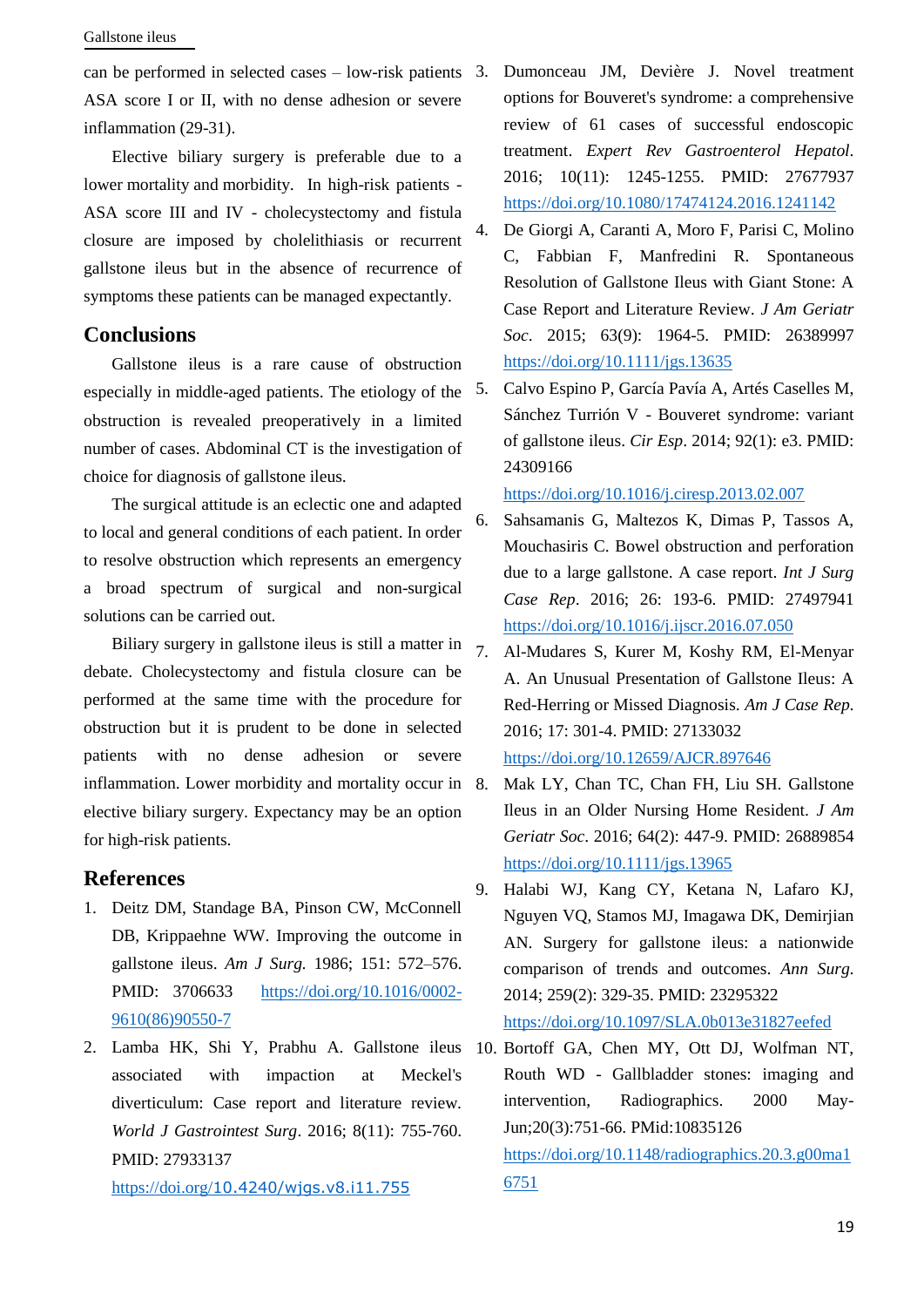11. Nuño-Guzmán CM, Marín-Contreras ME, Figueroa-Sánchez M, Corona JL. Gallstone ileus, clinical presentation, diagnostic and treatment 65-76. PMID: 26843914

<https://doi.org/10.4240/wjgs.v8.i1.65>

- 12. Lasson A, Lorén I, Nilsson A, Nirhov N, Nilsson P. Ultrasonography in gallstone ileus: a diagnostic challenge. *Eur J Surg*. 1995; 161(4): 259-63. PMID:7612768
- 13. Lassandro F, Romano S, Ragozzino A, Rossi G, Valente T, Ferrara I, Romano L, Grassi R. Role of helical CT in diagnosis of gallstone ileus and related conditions, *AJR Am J Roentgenol*. 2005; 185(5): 1159.PMID:16247126 <https://doi.org/10.2214/AJR.04.1371>
- 14. Lassandro F, Gagliardi N, Scuderi M, Pinto A, Gatta G, Mazzeo R. Gallstone ileus analysis of radiological findings in 27 patients. *Eur J Radiol*. 2004; 50(1): 23. PMID:15093232 <https://doi.org/10.1016/j.ejrad.2003.11.011>
- 15. Takata H, Yoshida H, Hirakata A, Watanabe M, Uchida E, Uchida E. Recurrent Gallstone Ileus Successfully Treated with Conservative Therapy. *J Nippon Med Sch*. 2015; 82(6): 300-3. doi: 10.1272/jnms.82.300. PMID: 26823035 <https://doi.org/10.1272/jnms.82.300>
- 16. Zhao JC, Barrera E, Salabat M, Denham W, Leung D, Ujiki M. Endoscopic treatment for Bouveret syndrome. Surg Endosc. 2013; 27(2): 655. PMID: 23052513 [https://doi.org/10.1007/s00464-012-](https://doi.org/10.1007/s00464-012-2533-8) [2533-8](https://doi.org/10.1007/s00464-012-2533-8)
- 17. Buffoli F, Iiritano E, Grassia R, Bianchi G, Dizioli P, Staiano T. Successful removal of an ileal 25 Ball gallstone by endoscopic ileocecal valvulotomy. *Gastrointest Endosc*. 2010; 71(1): 183-4. PMID: 19922929

#### <https://doi.org/10.1016/j.gie.2009.08.035>

18. Zielinski MD, Ferreira LE, Baron TH. Successful endoscopic treatment of colonic gallstone ileus using electrohydraulic lithotripsy. *World J* 

*Gastroenterol*. 2010; 16(12): 1533-6. PMID:20333797 <https://doi.org/10.3748/wjg.v16.i12.1533>

approach. *World J Gastrointest Surg*. 2016; 8(1): 19. Kim YG, Byeon JS, Lee SK, Yang DH, Kim KJ, Ye BD, Myung SJ, Yang SK, Kim JH. Gallstone ileus successfully treated with endoscopic fragmentation by using double-balloon endoscopy. *Gastrointest Endosc*. 2011; 74(1): 228-30. PMID: 21704821

### <https://doi.org/10.1016/j.gie.2010.12.018>

- 20. Muratori R, Cennamo V, Menna M, Cecinato P, Eusebi LH, Mazzella G, Bazzoli F. Colonic gallstone ileus treated with radiologically guided extracorporeal shock wave lithotripsy followed by endoscopic extraction. *Endoscopy*. 2012; 44(2): E88-9.<https://doi.org/10.1055/s-0031-1291641>
- 21. Bircan HY, Koc B, Ozcelik U, Kemik O, Demirag A. Laparoscopic Treatment of Gallstone Ileus. *Clinical Medicine Insights Case Reports*. 2014; 7: 75-77.<https://doi.org/10.4137/CCRep.S16512>
- 22. Franklin ME Jr, Dorman JP, Schuessler WW. Laparoscopic treatment of gallstone ileus: a case report and review of the literature. *J Laparoendosc Surg*. 1994; 4(4): 265-72. PMid:7949386 <https://doi.org/10.1089/lps.1994.4.265>
- 23. Zygomalas A, Karamanakos S, Kehagias I. Totally laparoscopic management of gallstone ileus--technical report and review of the literature, *J Laparoendosc Adv Surg Tech A*. 2012; 22(3): 265-8. PMID: 22303929

<https://doi.org/10.1089/lap.2011.0375>

- 24. Vyčítal O, Liška V, Geiger J, Třeška V. Diagnosis and treatment of billiary ileus. *Rozhl Chir*. 2016; 95(2): 83-6. PMID:27008170
- WR, Elshaieb M, Hershman MJ. Rectosigmoid gallstone coleus: a rare emergency presentation. *BMJ Case Rep*. 2013; 2013. pii: bcr2013201136. PMID: 24225733
- 26. Sipos P, Szabó S, Ondrejka P, Hermann C, Elek G, Sugár I. Subtotal colectomy in the course of gallstone-ileus surgery. *Magy Seb*. 2004; 57(5): 293-6. PMID:15907014